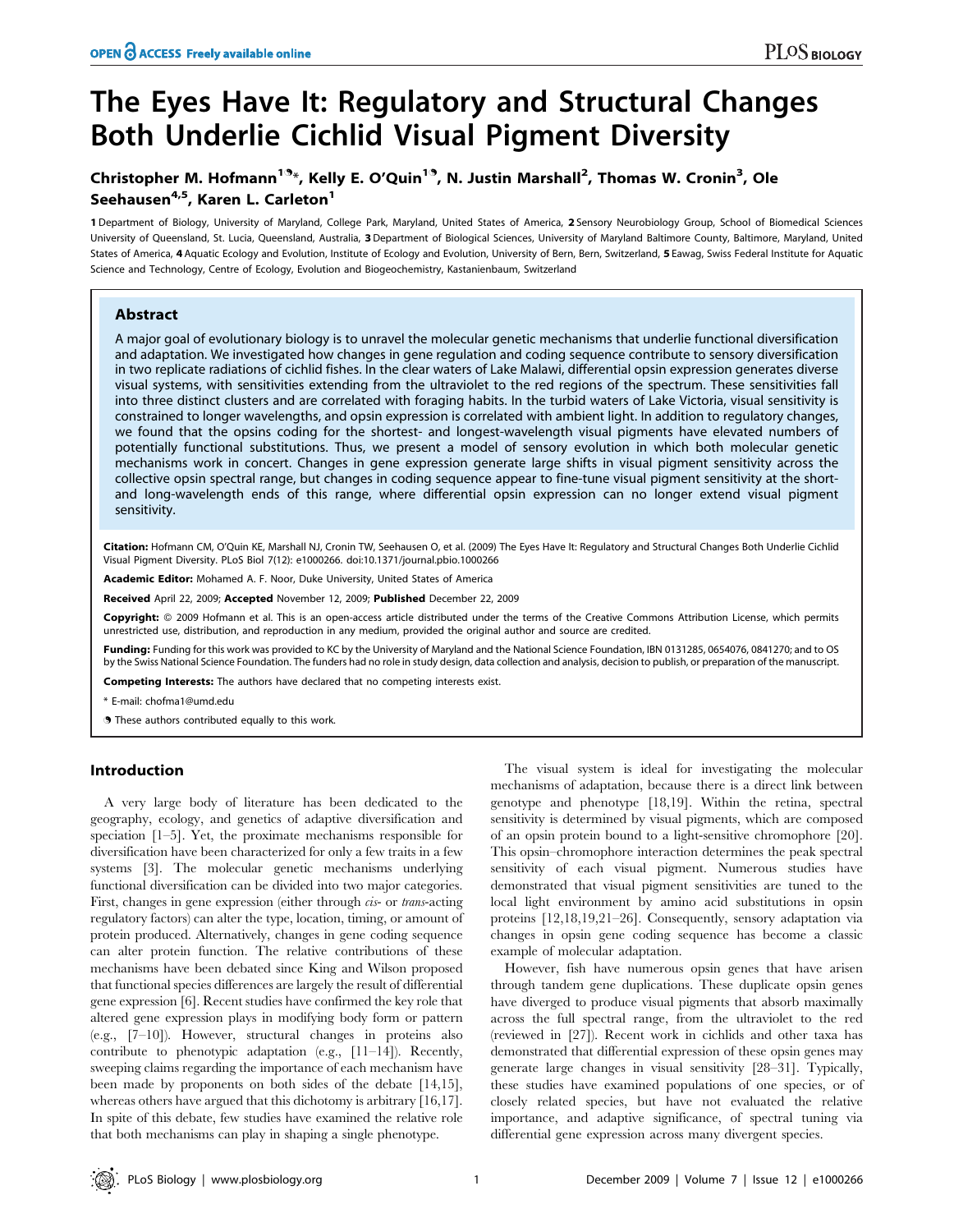#### Author Summary

The molecular mechanisms that generate biodiversity remain largely elusive. We examined how two of these mechanisms, changes in gene expression and changes in gene coding sequence, have generated an incredibly diverse set of visual systems in rapidly speciating African cichlids. We found large differences in cone opsin gene expression among cichlids inhabiting the clear waters of Lake Malawi. These changes are likely to have strong influences on retinal sensitivity and appear to be driven primarily by different foraging needs. Cichlids inhabiting the turbid waters of Lake Victoria, however, only expressed a subset of their opsin genes and variation in gene expression appears to by driven primarily by the spectrum of environmental light. When we compared the sequences of these opsin genes, we found greater variation in the genes at the ultraviolet and red edges of the sensitivity range. Taken together these findings suggest that changes in gene expression and coding sequence can be complementary and work in concert to generate changes in sensory systems. Because of their correlation with ecological factors, these changes are also likely to be adaptive and to have played a role in generating the tremendous diversity of cichlids in these two lakes.

The haplochromine cichlids of the East African rift lakes are well suited for addressing this question. They are a classic example of adaptive radiation and rapid speciation [2,32–36]. Hundreds of new species have evolved in Lake Malawi within the past 1–2 million years and within a mere 15,000–120,000 years in Lake Victoria [37,38]. These two haplochromine radiations provide a large number of closely related, yet ecologically and morphologically divergent, species. Furthermore, these two lakes differ dramatically in their light environment [39]. Lake Malawi is one of the deepest and clearest freshwater lakes in the world, with clarity similar to that of marine environments [40]. In contrast, Lake Victoria is relatively turbid, with long wavelength–shifted transmission and considerable variation in both clarity and transmission among geographic localities [41]. Studies have demonstrated repeatedly that selection is acting on the visual systems of cichlids in both lakes [22–26,42,43].

In this paper, we use these two replicate cichlid radiations to (1) examine how changes in opsin gene expression contribute to the remarkable diversification of cichlid visual systems, (2) test whether changes in opsin gene expression are adaptive, and (3) compare the relative roles that differential opsin gene expression and changes in protein coding sequence play in the diversification of cichlid visual systems.

### Results

## Opsin Expression Profiles

We quantified opsin gene expression in 54 wild-caught taxa from Lake Malawi and 11 lab-reared taxa from Lake Victoria (Tables S1 and S2). Cichlids have one rod opsin gene  $(Rh1)$  and six functionally and genetically distinct classes of cone opsin: SWS1 (ultraviolet, or UV), SWS2B (violet), SWS2A (blue), Rh2B (bluegreen), Rh2A (green), and LWS (red) [29,30,44]. (As in previous cichlid studies, we group expression of the functionally and genetically similar  $Rh2A\alpha$  and  $Rh2A\beta$  together [25,29,30].) Cichlid retinas are highly organized, and the shorter-wavelength SWS opsins are expressed in morphologically distinct single cones, whereas the longer-wavelength Rh2 and LWS genes are expressed in double cones [25,30,44,45].

Cichlids from Lake Malawi had diverse expression profiles that collectively expressed all six cone opsin genes (Figure 1). These expression profiles formed three distinct clusters (Figure 2A) with support based on multiple cluster validation statistics (Table S8). Members of the mbuna clade predominantly expressed the shorter-wavelength classes of opsin genes: all species sampled expressed SWS1 or SWS2B opsins in their single cones, and fewer than half of these species (12/26) expressed the longer-wavelength LWS opsin in their double cones. Non-mbuna collectively expressed all three SWS opsins in their single cones, although the overwhelming majority of the species sampled (23/26) expressed LWS in their double cones (Table S1). In both lineages, we found examples of closely related species that expressed different subsets of opsin genes, suggesting that sister taxa could differ significantly in visual sensitivity (Figure S1). Such differences occurred in 12 of the 14 genera in which we sampled multiple species, and included genera as diverse as Tropheops, Melanochromis, Protomelas, Dimidiochromis, and Rhamphochromis.

Cichlids inhabiting Lake Victoria collectively expressed four different opsin classes (Figure 1), and their expression profiles fell within a single cluster (Figure 2A). None of the taxa that we examined expressed more than trace amounts of SWS1 or Rh2B. All of the Victorian species expressed SWS2A in their single cones and Rh2A and LWS in their double cones. Several taxa also expressed SWS2B in their single cones, and SWS2B expression was variable, even among conspecifics from different geographic localities (rocky islands). We therefore treated each localized population as a distinct group in subsequent analyses (Table S1).

To examine how changes in gene expression might shape overall retinal sensitivity, we used data from reconstituted cichlid visual pigments [29] to estimate average single- and double-cone sensitivities for each species [30]. The estimated single- and double-cone sensitivities of Malawian taxa fell into three distinct groups sensitive to short-, middle-, and long-wavelength regions of the spectrum (Figure 2B). These groups correspond directly to the gene expression clusters (Figure 2A) and were also supported by multiple cluster validation statistics (Table S8). Although there was some variation in single- and double-cone sensitivities within Lake Victoria, all Victorian taxa fell into the long-wavelength group.

#### Ecological Factors Driving Divergent Opsin Expression

To test whether changes in gene expression were adaptive, we compared mean opsin expression and estimated photoreceptor sensitivity among cichlids with different foraging and habitat preferences. Using phylogenetically controlled comparative methods, we found that the SWS1 opsin gene was differentially expressed among Lake Malawi cichlids with different foraging preferences (phylogenetic ANOVA,  $F_{4,45}$  = 7.647,  $p$  = 0.007, Table S3). SWS1 expression was highest among species foraging on zooplankton, phytoplankton, and algae, and lowest among species foraging on fish or benthic invertebrates  $(F_{1,52} = 23.91, p = 0.003,$ Figure 3A). Up-regulation of SWS1 also resulted in estimated single-cone sensitivities that differed among these species (phylogenetic ANOVA,  $F_{4,45} = 9.065$ ,  $p = 0.002$ ). Cichlids foraging on plankton and algae typically exhibited single-cone sensitivities peaking between 360 and 400 nm, such that they would be more sensitive to UV light than either piscivores or benthivores. SWS1 was the only opsin significantly associated with foraging preferences. We did not observe significant differences in opsin gene expression or single- and double-cone sensitivities among cichlids from different habitats (rock, sand, intermediate, pelagic, and weeds; Table S3).

Although we sampled Victorian taxa with a similar diversity of foraging preferences (e.g., planktivores, algivores, benthic foragers,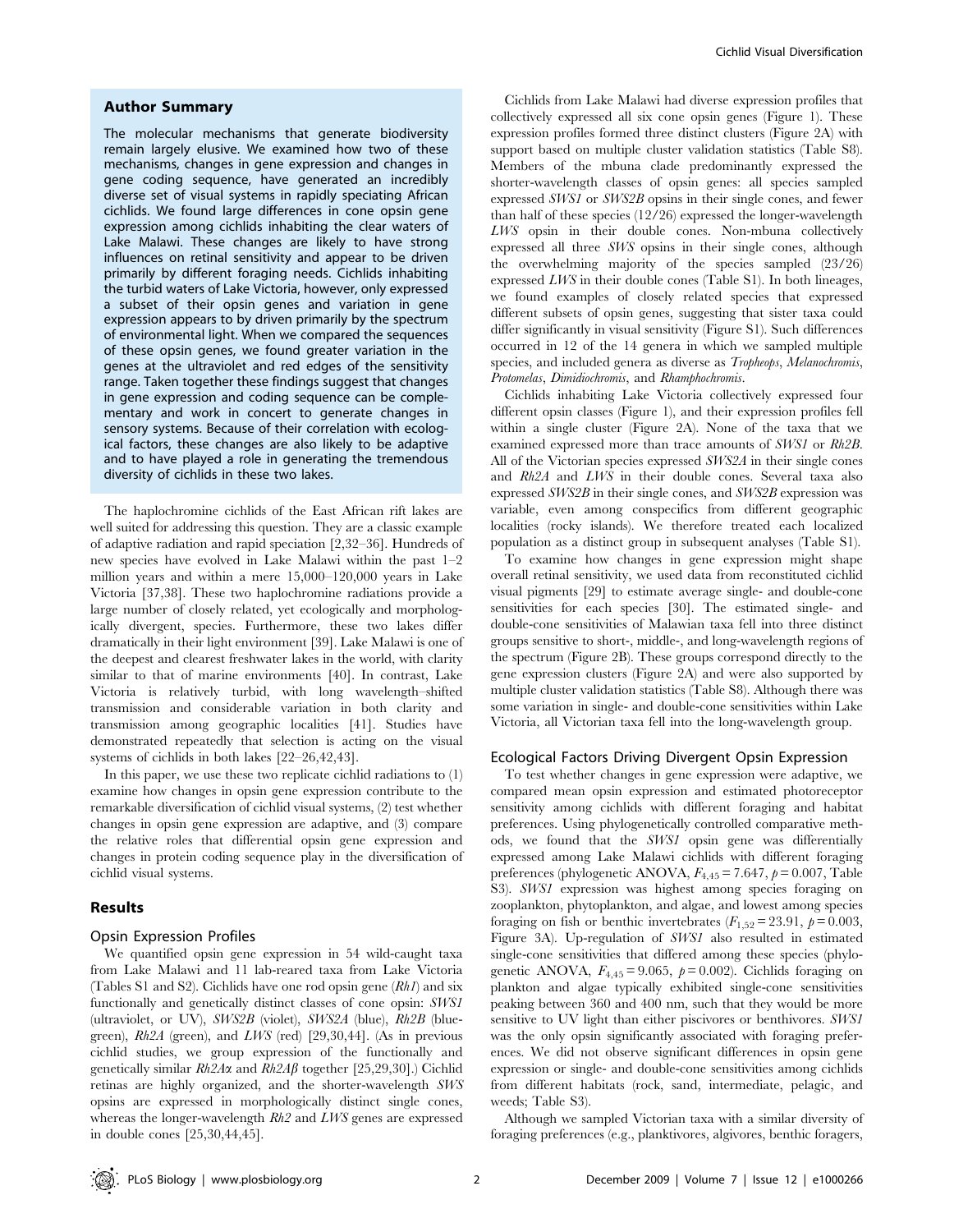

Figure 1. Opsin gene expression from all species surveyed. Triangle plots illustrate the relationships between opsins within the single and double cones of Lake Malawi and Victoria cichlids. Malawian single and double cones vary along two axes, whereas Victorian single and double cones only vary along one. Bar graphs below each plot show expression of the corresponding opsins and emphasize the qualitative differences in expression profiles between lakes. No Lake Victoria taxa express more than trace amounts of SWS1 or Rh2B (open bar), and all express high levels of LWS (filled bar). Opsin expression was measured using real-time PCR. Each point or column represents a different taxon (see Table S1). Triangle plots were generated using a freely available Excel worksheet [74]. doi:10.1371/journal.pbio.1000266.g001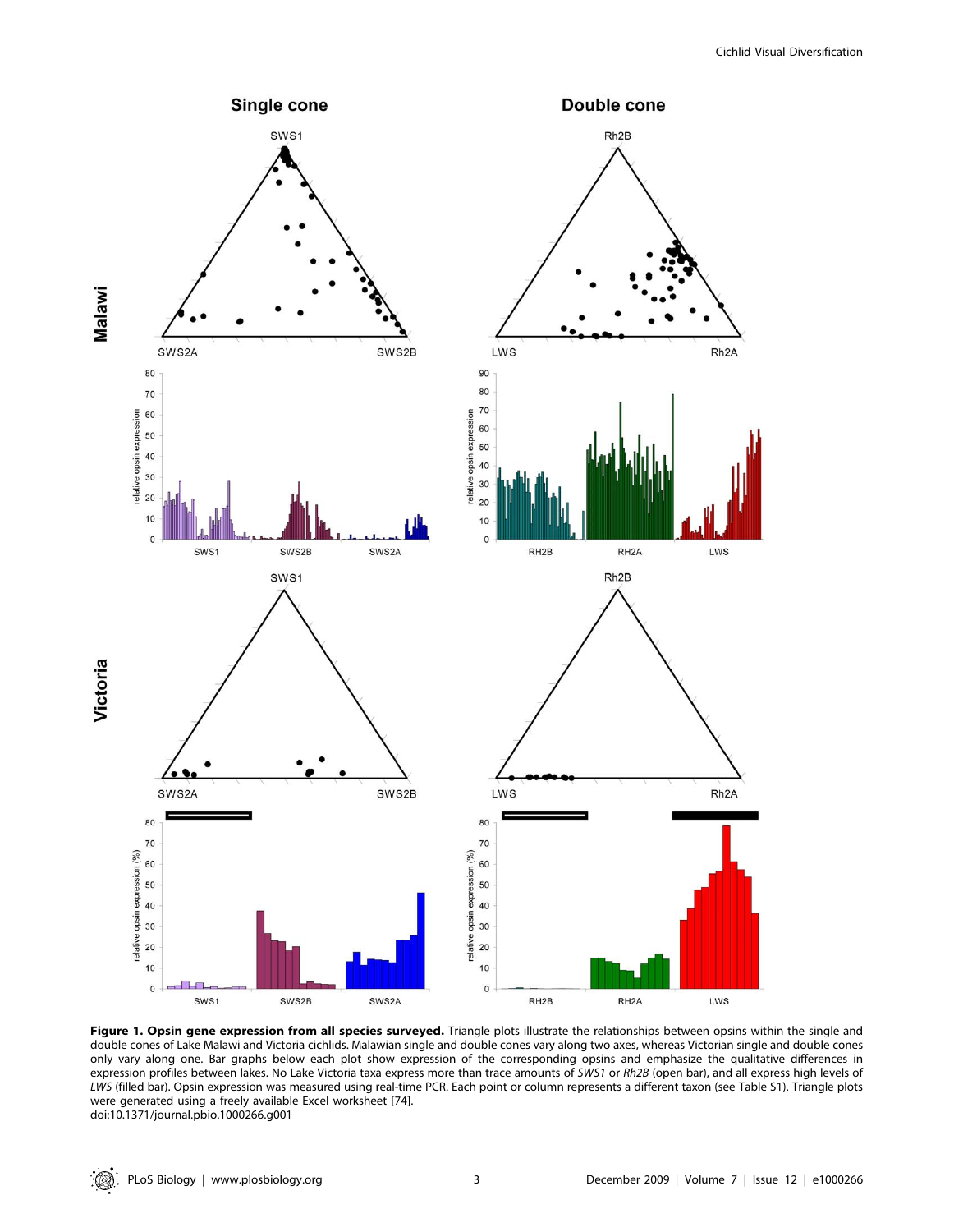![](_page_3_Figure_1.jpeg)

![](_page_3_Figure_2.jpeg)

Figure 2. Gene expression profiles and single- and double-cone sensitivities form three clusters. (A) Hierarchical clustering of species' opsin expression profiles revealed three clusters. S, short wavelength; M, medium wavelength; L, long wavelength. (B) Estimates of Lake Malawi single- and double-cone sensitivities suggest that these three clusters correspond to visual palettes sensitive to short-, medium-, and longwavelength portions of the cichlid visible light spectrum. Species from the mbuna clade are shown in blue, non-mbuna are shown in green. Lake Victoria cichlids (red) all fall within the longest-wavelength Malawian cluster. Single- and double-cone  $\lambda_{\rm max}$  values were estimated by weighting the peak absorbance of each opsin by its relative expression level. doi:10.1371/journal.pbio.1000266.g002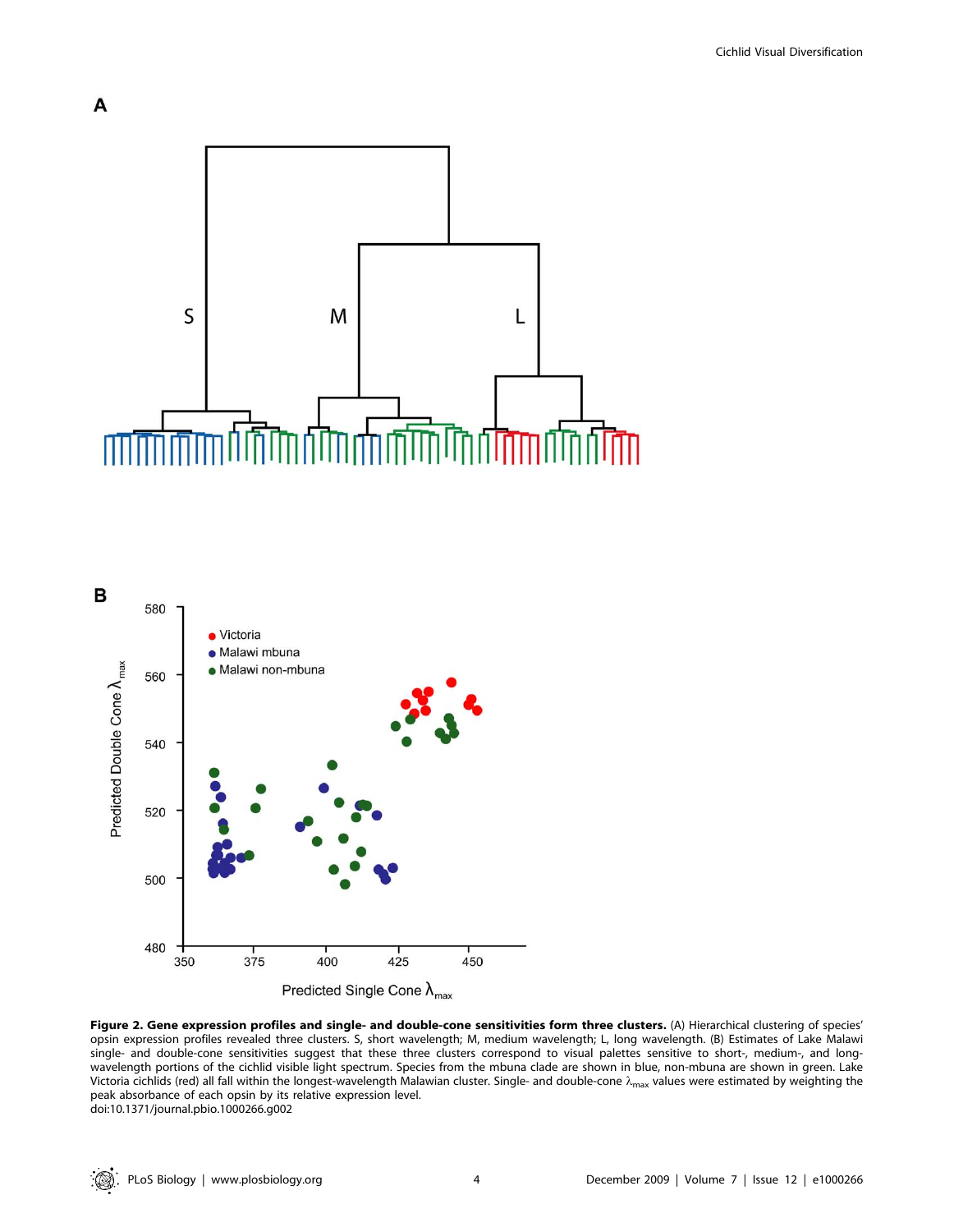![](_page_4_Figure_0.jpeg)

Figure 3. Selective pressures drive opsin expression within each lake. (A) Relative SWS1 (ultraviolet) opsin expression is higher among Lake Malawi cichlids foraging on phytoplankton, zooplankton, and epilithic algae (phylogenetic ANOVA). (B) Relative SWS2B opsin expression is positively correlated with the predicted quantum catch that an SWS2B-based visual pigment would have at clear and murky locations in Lake Victoria (phylogenetically independent contrasts [PIC]). See Figure S2 for the phylogenies used in these comparative analyses. doi:10.1371/journal.pbio.1000266.g003

and piscivores; Table S1), there was a complete absence of SWS1 opsin expression among these cichlids, and all taxa fell into a single expression cluster. These findings suggest that foraging preferences are not likely to be a major driver of opsin expression in the Victorian species that we sampled. However, photic environment is known to influence visual sensitivities among populations and species of cichlids from this lake [24–26]. Therefore, we examined whether variation in the light environment between sampling sites could explain the pattern of gene expression that we observed.

We measured light transmission at three representative localities in Lake Victoria. We found that there was considerable variation between localities, with transmission decreasing and shifting to longer (redder) wavelengths from the open water site of Makobe to the sites of Python and Luanso, which were increasingly farther up the inlet of the Mwanza Gulf (Figure 4A). We then calculated how much of the available light a visual pigment composed of each opsin protein would capture at these different locations. In these spectrally narrow waters, quantum catches varied by almost four orders of magnitude (Figure 4B). SWS2A- and LWS-based visual pigments were predicted to have the greatest quantum catch in the single and double cones, respectively, whereas SWS1-based visual pigments would have virtually no quantum catch (Figure 4B). SWS2B-based visual pigments would capture some of the available light in the relatively clear waters of Makobe, but very little at the other two, more turbid locations.

Finally, we used water clarity and population-specific depth preferences to predict the quantum catch that an SWS2B-based visual pigment would have at the site where each taxon was originally sampled (Tables S1 and S4). We found that SWS2B opsin gene expression was positively correlated with predicted quantum catch (Figure 3B, Felsenstein's independent contrasts,  $r^2 = 0.456$ ,  $F_{1,4} = 7.543$ ,  $p = 0.023$ ), suggesting that SWS2B expression is increased in environments where it is predicted to capture more of the available light.

In the spectrally broad and relatively homogenous environment of Lake Malawi (Figure 5A), the estimated quantum catches do not vary appreciably between the two locations that we sampled (Zimbawe Rock, a deep, open-water site, and Thumbi West Island, a sheltered bay). Further, quantum catches vary by less than a single order of magnitude across opsin classes (Figure 5B). This finding suggests that environmental light is not likely to be a major driver of opsin gene expression in the species that were sampled from Lake Malawi.

#### Changes in Opsin Coding Sequence

Several previous studies have documented the action of selection on different cichlid opsin genes [23–26,42,43]. To complement those studies, we compared coding sequence diversity across the cone and rod opsins of ten species from Lake Victoria and 16 species from Lake Malawi (Table S5). We focused on substitutions between amino acids with different chemical properties in the transmembrane and retinal binding pocket regions of the protein because changes in these regions are most likely to alter visual pigment sensitivity. We found that the number and nature of amino acid substitutions varied considerably across opsin classes (Figure 6B). Among species sampled from Lake Malawi (Figure 6C), the greatest diversity of functionally critical sites was found in the SWS1 opsin, which had seven variable transmembrane sites, of which three were in the retinal binding pocket. Both the LWS and Rh1 opsins exhibited four variable transmembrane sites, of which three and two, respectively, were in the retinal binding pocket. Among cichlids from Lake Victoria (Figure 6D), the number of functionally important sites was highest for the LWS opsin, which had five variable transmembrane sites, of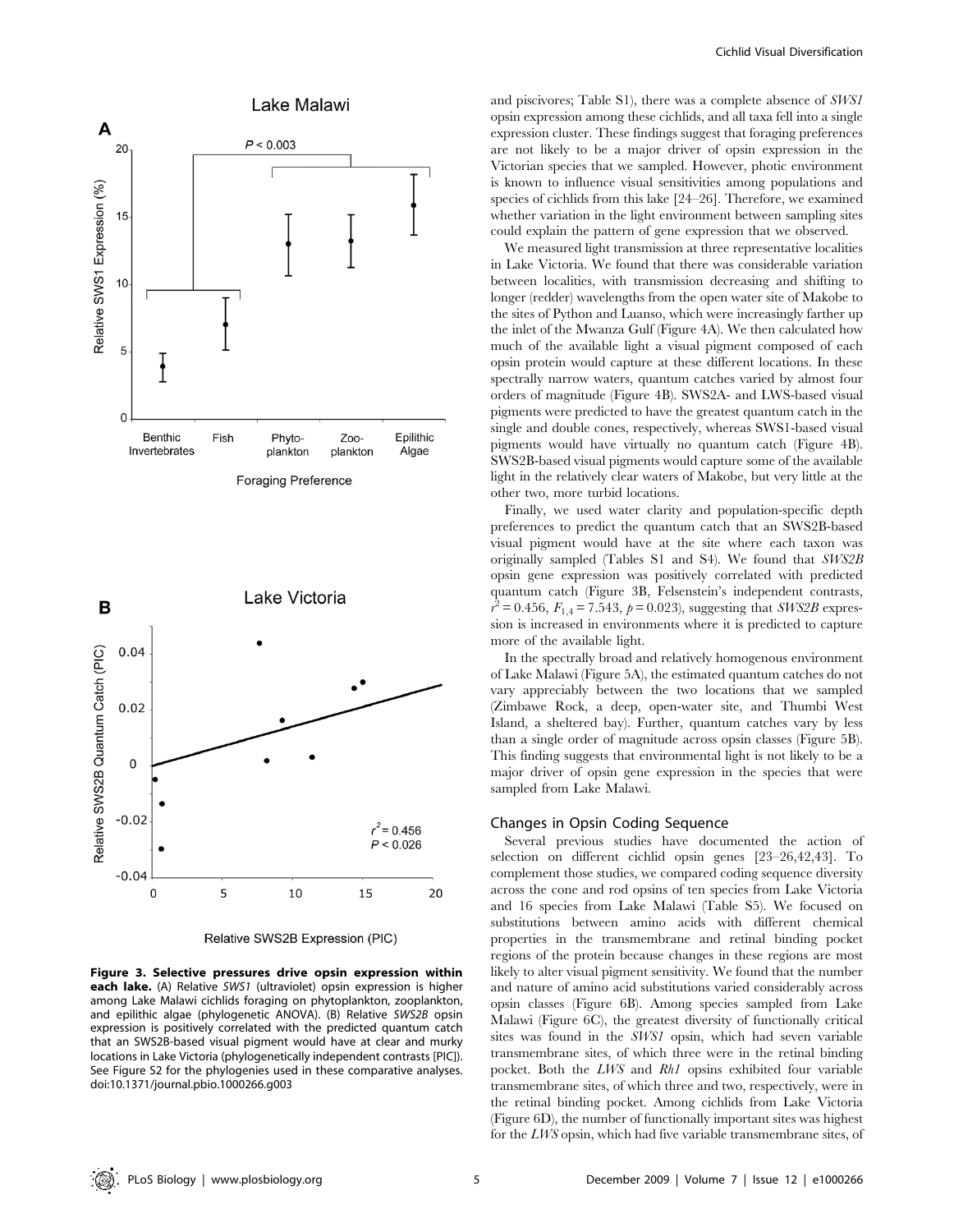![](_page_5_Figure_1.jpeg)

Figure 4. Visual pigment performance in Lake Victoria. (A) Relative irradiance at 2 m depth at three locations in Lake Victoria (Makobe Island, Python Island, and Luanso Island). (B) In Lake Victoria, estimated quantum catches are predicted to vary over several orders of magnitude, both across visual pigments and geographic locations. doi:10.1371/journal.pbio.1000266.g004

which three were in the retinal binding pocket. Several of these substitutions were at sites that have been demonstrated previously to shift the spectral sensitivities of visual pigments (Table S6, Text S1). Longer wavelength shifts occur in species which inhabit deeper waters where the light is relatively more red-shifted [26]. The observed number of functional substitutions was independent of the number of synonymous changes and of overall nucleotide diversity (Figure S3).

## Discussion

We present a comprehensive analysis of opsin gene expression in over 60 different species of cichlids from Lakes Malawi and Victoria. We found that changes in opsin expression can generate diverse sets of visual systems. We also demonstrated that these changes in gene expression are adaptive and are shaped by foraging preferences and the local light environment. In addition, we examined coding sequence variation across the full complement of opsin genes. We found that diversity in functionally important regions is not distributed equally. Instead, diversity is highest in the opsin genes that code for the shortest- and longestwavelength visual pigments. Although numerous studies have demonstrated the importance of changes in opsin coding sequence to visual adaptation in cichlids, only one study addressed adaptive changes in opsin gene expression, and this was only for a limited number of closely related species [25]. Our results suggest a model of sensory adaptation where evolutionary changes in both expression and coding sequence work in concert to shape visual pigment sensitivity.

## Visual System Diversity

We found that cichlids inhabiting the spectrally broad light environment of Lake Malawi had remarkable visual diversity and collectively expressed all six cone opsin genes. Although opsin expression was labile and could differ among closely related species, some structure emerged when the two major lineages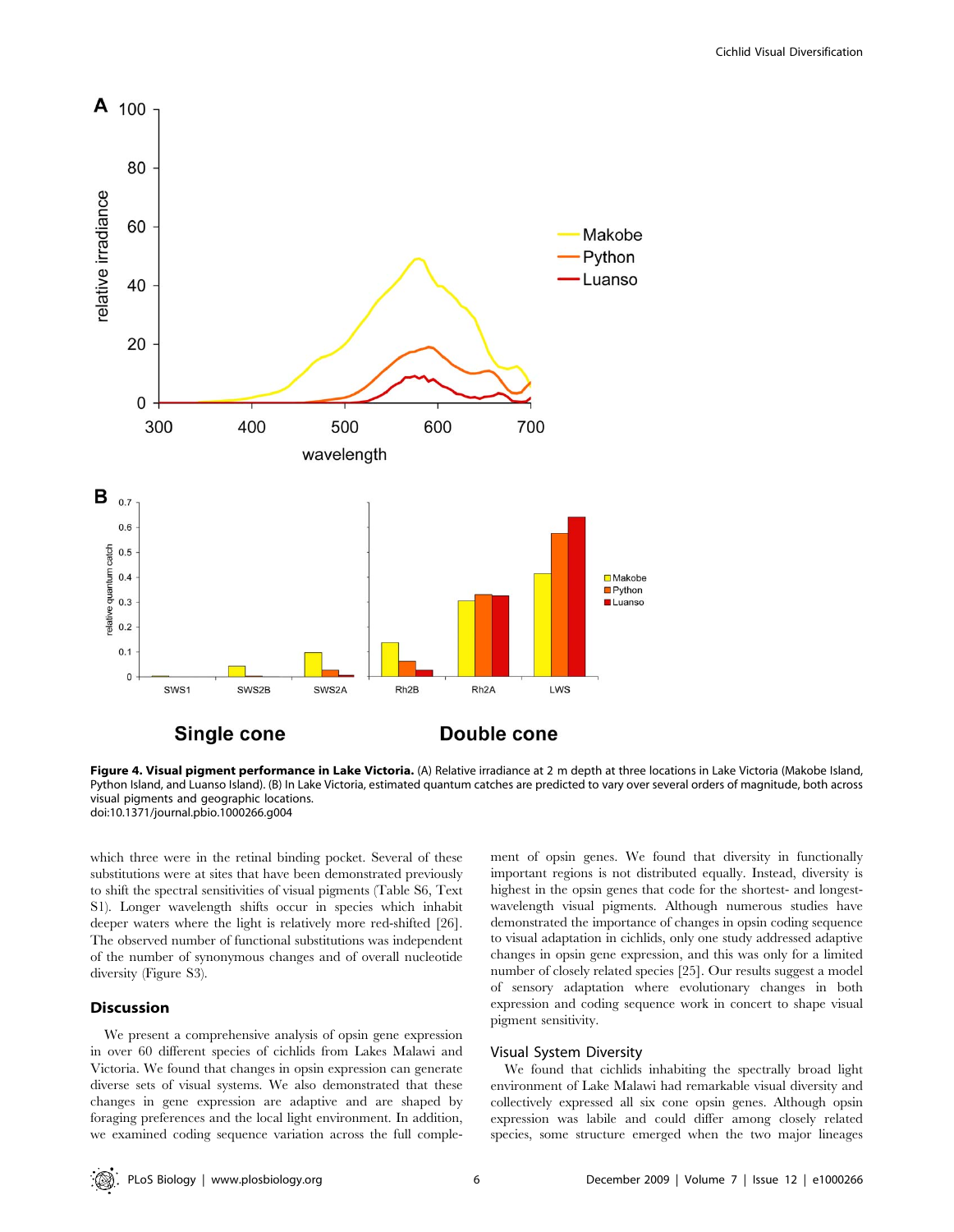![](_page_6_Figure_1.jpeg)

Figure 5. Visual pigment performance in Lake Malawi. (A) Relative irradiance at 2 m depth at two locations in Lake Malawi (Thumbi West Island and Zimbawe Rock). (B) In Lake Malawi, all visual pigments would have relatively similar, high quantum catches at both locations. doi:10.1371/journal.pbio.1000266.g005

within Lake Malawi were compared. Members of the mbuna or rock-dwelling clade predominantly expressed the shorter-wavelength classes of opsin genes in both single and double cones. Nonmbuna (sand-dwelling or pelagic species) collectively expressed all six opsins, but the middle- and longer-wavelength classes were predominant. Cichlids inhabiting the turbid waters of Lake Victoria express only four different classes of cone opsin. The shortest-wavelength single- and double-cone opsin genes were never expressed, and the longest-wavelength genes were expressed ubiquitously.

When we estimated single- and double-cone sensitivities based on patterns of opsin expression, we found that the species fell into three distinct short-, middle-, and long-wavelength clusters. These clusters correspond well with the three ''visual palettes'' documented previously in these and other cichlid species using microspectrophotometry (MSP) [30,44,46,47]. Cichlids from Lake Malawi utilized every visual palette, whereas all Victorian cichlids grouped with the Malawian long-wavelength one. Thus, our results suggest that regulatory changes in opsin gene expression have generated diverse sets of single- and double-cone sensitivities. This extent of visual diversity among so many closely related species is extraordinary.

#### Divergence in Opsin Expression Is Adaptive

We found evidence that changes in gene expression contributed to sensory adaptation, both to enhance foraging and to adapt to differences in the photic environment. The SWS1 opsin gene, which encodes a UV-sensitive visual pigment, was differentially expressed between cichlids from different trophic groups in the clear waters of Lake Malawi. Species feeding on plankton or algae typically exhibited single-cone sensitivities peaking at shorter wavelengths than piscivores or benthic foragers. Studies of several teleost species, including two of the cichlids examined in this study, have demonstrated that UV sensitivity can increase the efficiency of foraging on zooplankton and other small organisms [48–50]. Additionally, many cichlids are opportunistic feeders, and several species have been observed to switch from foraging on algae to foraging on zooplankton or phytoplankton [51]. We found that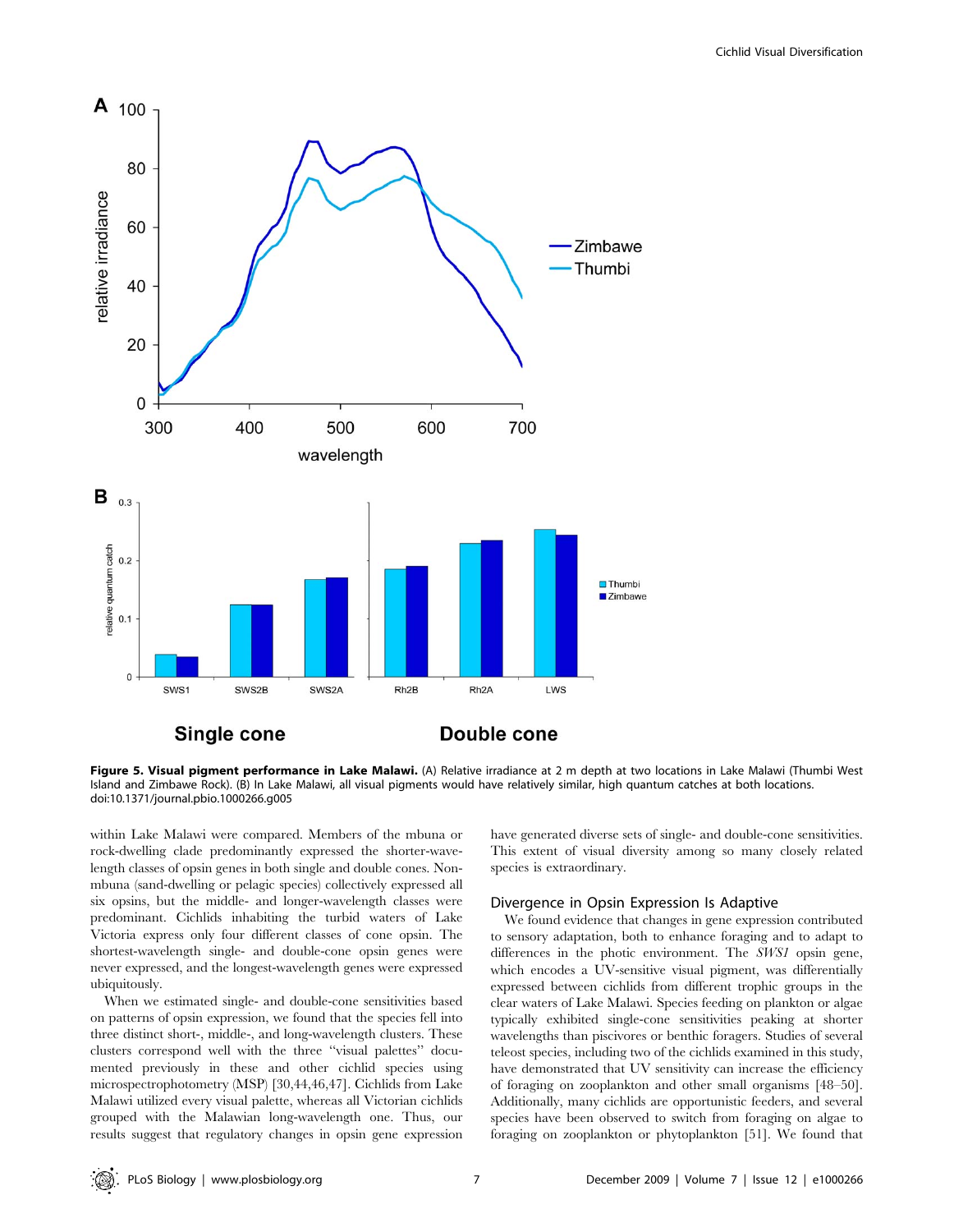![](_page_7_Figure_1.jpeg)

Figure 6. The shortest- and longest-wavelength opsins have the greatest sequence diversity. (A) Normalized absorbance values of all seven cichlid cone visual pigments. Curves were generated using the  $\lambda_{\text{max}}$  values from O. niloticus [29] and the equations of Govardovskii, et al. [68]. Dotted lines represent opsins that were not expressed in our Lake Victoria cichlid populations. (B) Number of amino acid substitutions in the transmembrane regions (barred) and retinal binding pocket (solid) regions of each opsin class from all species surveyed. (C) Number of substitutions in Lake Malawi. (D) Number of substitutions in Lake Victoria. Only substitutions between residues with different chemical properties are shown. doi:10.1371/journal.pbio.1000266.g006

expression of the SWS1 opsin is highest precisely among cichlids foraging on these food sources (Figure 3A). Given that our comparative results are also supported by experimental and observational data, we believe that the observed differences in SWS1 opsin expression are adaptive and that foraging may be a key driver of visual pigment diversity in Lake Malawi [52,53].

Ambient light appears to have a strong influence on opsin expression in the spectrally narrow, longer-wavelength waters of Lake Victoria. We found that all of the Victorian species that we sampled exhibited similar expression profiles, with some variation in the expression of SWS2B. The predominant opsin genes expressed among these taxa—SWS2A (blue) in single cones, and Rh2A (green) and LWS (red) in double cones—were predicted to produce visual pigments with the greatest quantum catches in all three of our representative light environments. However, our predictions also suggested that an SWS2B-based visual pigment (violet) would capture some of the available light in clear locations, but much less in turbid ones. SWS2B opsin gene expression varied across taxa, and this variation was positively correlated with predicted quantum catch. Taken together, our findings suggest that ambient light is driving opsin gene expression in Lake Victoria.

One potential limitation of our study was that the Malawian samples were wild-caught, whereas the Victorian samples were lab-reared in a common garden environment. Although lab rearing and light manipulations have been demonstrated to alter levels of opsin expression, photoreceptor abundance, and photoreceptor length [31,54–56], several lines of evidence suggest

there is a large genetic component to opsin expression in cichlids. First, all three opsin expression clusters are observed in species raised in a common lab environment. In fact, the three opsin palettes of Lake Malawi were originally identified in lab-reared fish [28,44], and all seven opsin genes are turned on in ontogenetic sequence in tilapia raised under laboratory conditions [29–30]. Second, genetic crosses between cichlid species with different visual palettes found a significant genetic component to opsin expression (K. L. Carleton, C. M. Hofmann, Klisz C, Z. Patel, L. M. Chircus, et al., unpublished data). Finally, direct comparisons of gene expression from wild-caught and lab-reared  $F_1$  fish from the same populations in Lake Malawi suggest that whereas levels of gene expression may change for some opsins in some species, expression of the shortest-wavelength SWS1 and SWS2B opsins is maintained in the lab (C. M. Hofmann, K. E. O'Quin, A. R. Smith, K. L. Carleton, unpublished data). In sum, we feel that the lab rearing of Victorian samples is unlikely to influence our overall finding that differences in gene expression are adaptive.

## Potential for Speciation

The rapid changes in opsin gene expression that we observed among these closely related cichlid species are unprecedented in vertebrates. Differential gene expression among these species produces large shifts in spectral sensitivities (up to 100 nm) that could modify a species' view of conspecifics or the natural scene, and so modify species behavior. In Lake Victoria, changes in the coding sequence of the LWS opsin result in smaller shifts (5– 15 nm) in visual pigment sensitivity that are linked to differences in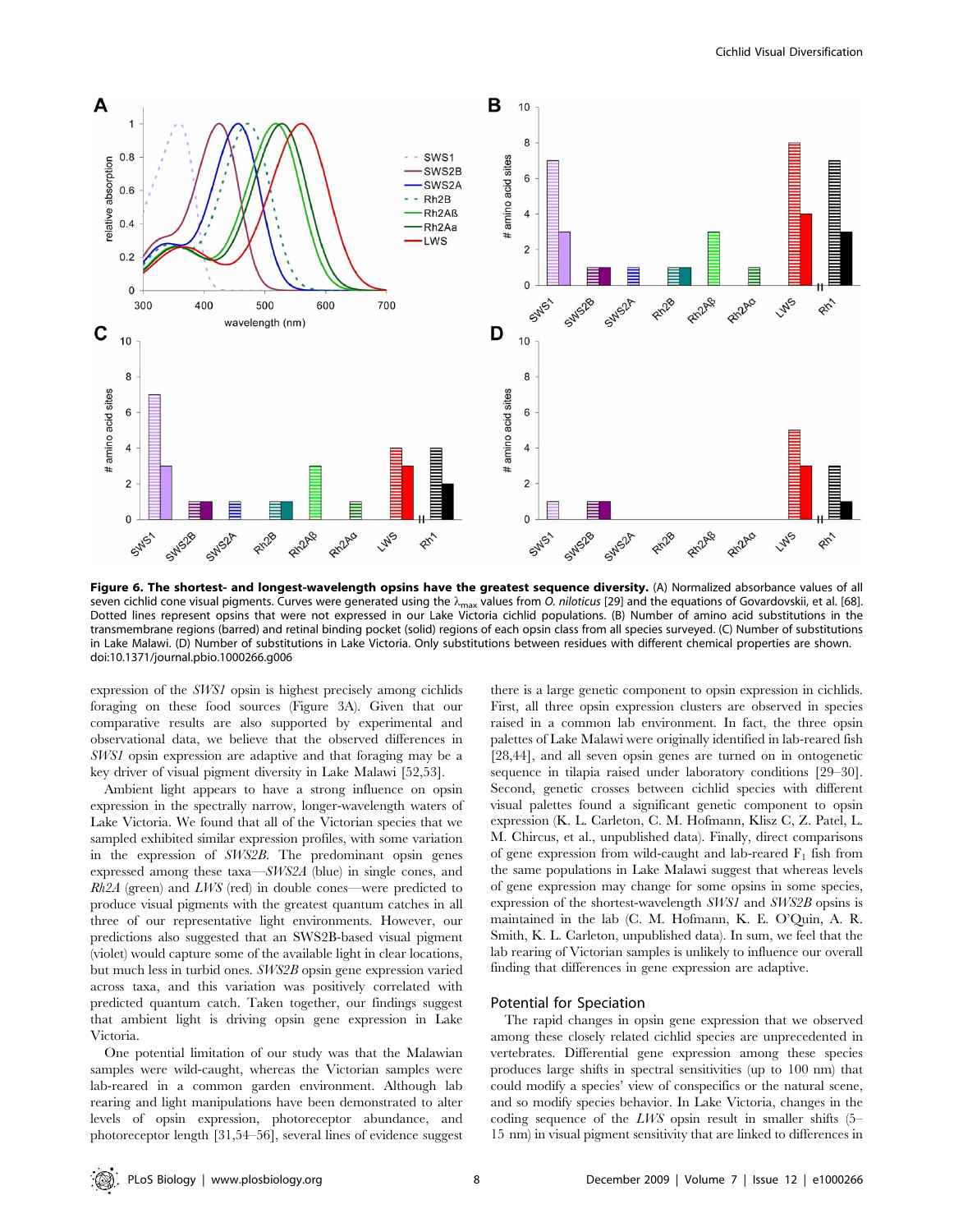depth, water clarity, and male color [24–26]. As a result, the LWS opsin gene is under strong selection and was shown recently to play a role in speciation in Victorian cichlids [26]. Since these finescale changes are linked to speciation, it is likely that the large differences in visual pigment sensitivity generated through differential opsin expression could also play such a role in cichlids from both lakes.

## Increased Diversity in the Longest- and Shortest-Wavelength Opsins

Opsin genes provide a clear example of how gene duplication and divergence in coding sequence can generate functional diversity in an adaptive phenotype [57]. We found strong evidence for functional coding differences among species, though these were not distributed equally across the opsins. The greatest number of functional coding differences were in the cone opsin genes that produce visual pigments at the ends of the cichlid visual range the SWS1 (UV) and LWS (red) opsins—as well as in the Rh1 (rod) opsin. Since the rod opsin is the only opsin expressed in cichlid rods, rods cannot use the mechanism of differential gene expression to tune visual pigment sensitivity. Likewise, differential gene expression cannot extend spectral sensitivity beyond the boundaries set by the opsin genes that encode the shortest- and longest-wavelength visual pigments (because there are no shorteror longer-wavelength genes to turn on). Therefore, all three of these genes must utilize coding sequence changes to alter visual pigment sensitivity. This pattern of sequence diversity is consistent with previous evidence that selection is acting on these three opsin genes [23,24,42,43].

#### A Model of Sensory Diversification

In this study, we examined the different contributions that changes in gene expression and coding sequence make to the diversification of cichlid visual systems. Our results suggest a model in which both proximate mechanisms contribute to visual pigment diversity. This model contains three main features: (1) Differential gene expression can generate large shifts in visual pigment sensitivity (30–100 nm) across the combined opsin spectral range. (2) Coding sequence substitutions fine-tune visual pigment sensitivity (5–15 nm) around each opsin's ancestral sensitivity. (3) Changes in coding sequence are more prevalent in the opsins operating at the short- and long-wavelength ends of the visual range, where differential gene expression can no longer extend visual pigment sensitivity. Therefore, although tuning in the middle portion of the visible-light spectrum is achieved by shifts in opsin gene expression, tuning at the ends of the visible light spectrum is achieved via opsin sequence evolution.

This model suggests that changes in gene expression and changes in protein coding sequence work in concert to generate phenotypic diversity. The extent to which our model can be applied to the visual systems of other teleosts, other sensory systems, or other genetic pathways remains to be seen. However, we predict that phenotypes influenced by multiple paralogous genes are likely to show similar patterns of expression and coding sequence evolution. We are currently examining the visual systems of Lake Tanganyika cichlids and damselfish. These two radiations are older than those in this study by one and two orders of magnitude, respectively, and will provide further tests for how coding sequence and gene expression interact in shaping visual phenotypes. Finally, we are performing genetic crosses to identify the specific loci that are responsible for the changes in gene expression that we observe. Understanding the timescales over which structural and regulatory changes act, and understanding the loci underlying regulatory changes, will provide further insights into when and how they work in concert to generate adaptive phenotypic change.

## Materials and Methods

#### Ethics Statement

Fish were euthanized according to University of Maryland Institutional Animal Care and Use Committee (IACUC)-approved protocol (R-09-73).

## Opsin Gene Expression

We quantified relative opsin gene expression from 26 mbuna and 26 non-mbuna ( $n = 1-6$  individuals per taxon) that were captured in the southern portion of Lake Malawi in 2005 from the south side of Thumbi West Island or off Otter Point. We also measured gene expression from 11 Victorian taxa  $(n=1-5)$ individuals per taxon) from four different genera with diverse foraging modes and habitats (Table S1). Victorian fish were lab bred from wild-caught stocks and reared in a common garden laboratory environment at the Centre of Ecology, Evolution & Biogeochemistry of the ETH Institute for Aquatic Research in Kastanienbaum, Switzerland. Tanks were illuminated using daylight fluorescent light with a 12:12 light:dark cycle. Water temperature was kept constant at 24–26<sup>°</sup>C. All fish were raised on a mix of commercial flake food, given daily, and a blend of shrimp, peas, and Spirulina powder fed two times a week. Experimental tanks were part of a large recirculation system. All fish were sampled upon sexual maturity.

Fish were euthanized and retinas were dissected from the eyecup and immediately stored in RNAlater (Ambion) until the time of analysis. Retinas were collected from adult fish, greater than 6 mo of age, when any ontogenetic changes would be complete [30]. These were collected during the late morning through the afternoon. Although cichlid opsin gene expression does show diurnal variation, expression of cone opsin genes varies slowly and in synchrony [58]. Therefore, sampling time is not likely to impact the relative gene expression ratios we determined here.

Real-time PCR methods follow those previously optimized for cichlid opsins [28,29]. In brief, RNA was extracted using commercially available kits (RNeasy, Qiagen) and reverse transcribed (Superscript III, Invitrogen). Real-time PCR reactions were run using opsin-specific TaqMan primers and probes that spanned the exon–exon boundaries. The recently diverged  $Rh2A\alpha$ and  $Rh2A\beta$  opsin genes are genetically similar and produce visual pigments that differ in absorbance by only 10 nm [29]. As in previous studies, we quantified them together [25,29,30]. Reactions for all six opsin classes were run in parallel. An internal standard containing a tandem array of segments from each opsin gene was used to calculate the reaction efficiency within each run. The relative expression of each opsin as a fraction of total cone opsin expression was then calculated from the reaction efficiency and critical cycle number [28,29]. Each reaction was run twice, and averages of both runs from all individuals of a species are reported.

We clustered species with quantitatively similar opsin gene expression profiles via hierarchical clustering. However, because multivariate methods such as hierarchical clustering are sensitive to factors with relatively larger values [59], we standardized the expression values of opsins expressed within single and double cones separately. To do this, we divided the relative expression of each opsin by the combined expression of all other opsins within the same cone type (SWS1, SWS2B, and SWS2A for single cones; Rh2B, Rh2A, and LWS for double cones; see below for a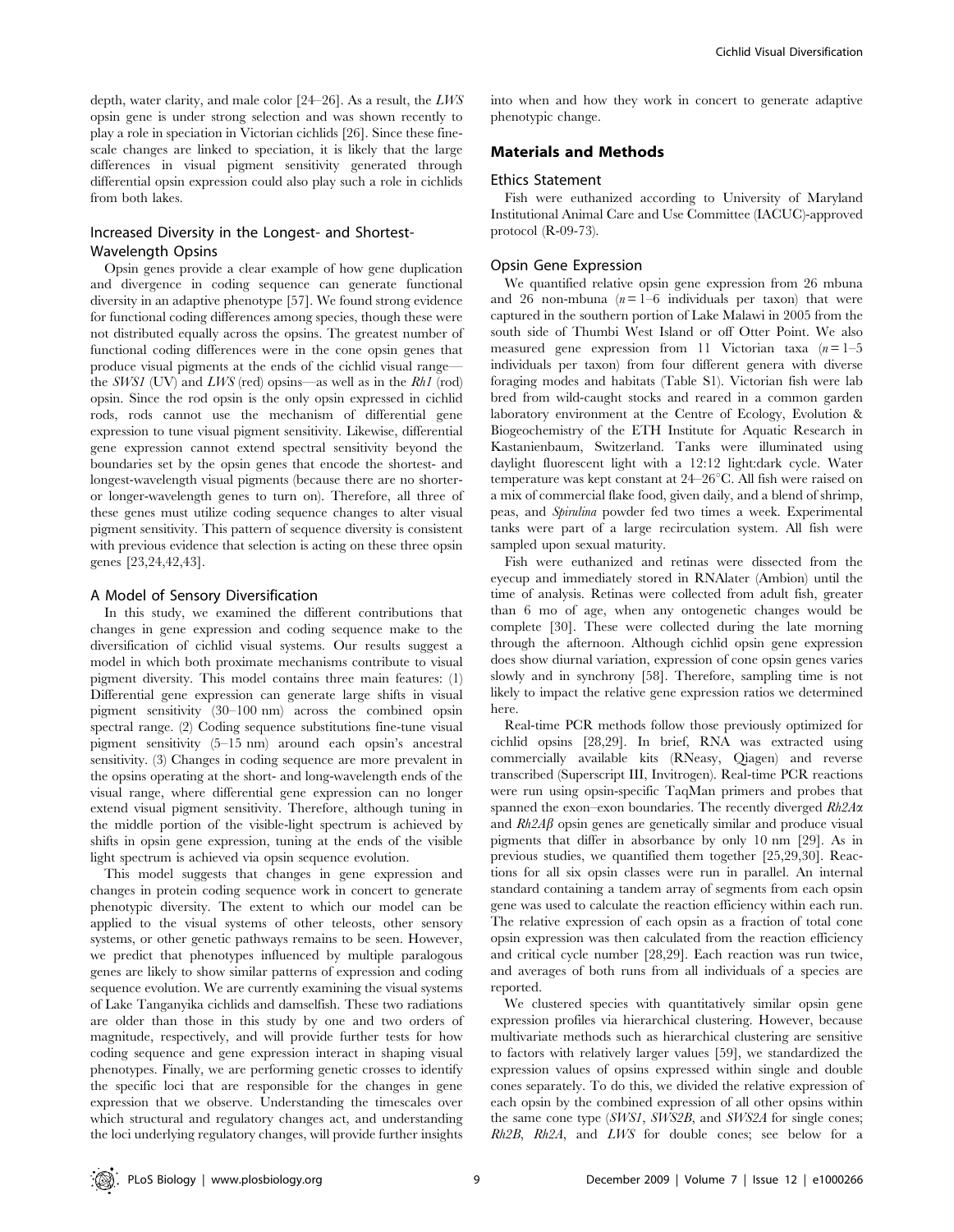justification of these assignments). This normalization procedure provides equal weighting to opsins expressed within single cones versus those expressed within double cones. We then used the normalized opsin expression data to calculate Euclidean distances between species and clustered them using Ward's method. We identified the optimal number of clusters resulting from this analysis using the Connectivity, Dunn, and Silhouette cluster validation indexes [60]. Given a range of potential clusters, these indexes provide relative measures of support for each cluster size. Here, we tested for the presence of two to ten clusters. We implemented both hierarchical clustering and cluster validation statistics in the R package clValid [60].

#### Calculating Single- and Double-Cone Sensitivity

We calculated the average single- and double-cone sensitivities of all taxa in order to better understand how changes in gene expression might influence overall retinal sensitivity. First, we assigned opsin genes to cone types. Based on MSP data from 19 Malawian cichlid species [44,47,61], nine Victorian cichlid species [25,62], one Tanganyikan cichlid [46], and the riverine cichlid, Oreochromis niloticus [30], we have found that all cichlid single cones have a wavelength of maximum absorbance  $(\lambda_{\text{max}})$  that is less than 460 nm, and all cichlid double cones have a  $\lambda_{\text{max}}$  that is greater than 460 nm. Based on the  $\lambda_{\text{max}}$  of heterologously expressed opsins from *O. niloticus* [29] and *M. zebra* [44], this means that the SWS1, SWS2B, and SWS2A opsin genes are expressed in single cones, whereas Rh2B, Rh2A, and LWS are expressed in double cones.

To calculate average single- or double-cone sensitivities, peak spectral sensitivities for each opsin were weighted by the fraction of their expression in each cone type using the following equations:

$$
\lambda_{\text{max},S} = \frac{f_{SWS1} \lambda_{SWS1} + f_{SWS2B} \lambda_{SWS2B} + f_{SWS2A} \lambda_{SWS2A}}{f_{SWS1} + f_{SWS2B} + f_{SWS2A}}
$$

and

$$
\lambda_{\max,D} = \frac{f_{Rh2B}\lambda_{Rh2B} + f_{Rh2A}\lambda_{Rh2A} + f_{LWS}\lambda_{LWS}}{f_{Rh2B} + f_{Rh2A} + f_{LWS}},
$$

where  $f_i$  is the relative expression and  $\lambda_i$  is the  $\lambda_{\text{max}}$  of one particular opsin [29,30]. We used previously published  $\lambda_{\text{max}}$ values from heterologously expressed O. niloticus opsins (SWS1  $= 360$  nm, SWS2B = 425 nm, SWS2A = 456 nm, Rh2B = 472 nm,  $Rh2A\alpha+\beta= 523$  nm [mean], and LWS = 560 nm) [29]. O. niloticus (Nile Tilapia) is considered an outgroup to both radiations [63]. As for the clustering of opsin expression values, we used the clValid [60] package to validate the number of single- and double-cone clusters (two to ten clusters) using the Dunn, Connectivity, and Silhouette measures of internal cluster support.

Finally, although opsin expression and visual pigment sensitivity are tightly correlated [25,29,30], these estimates of single- and double-cone sensitivity are not meant to suggest how colors are perceived (e.g., dichromacy vs. trichromacy). Rather, estimating single- and double-cone sensitivity allowed us to plot the data in a two-dimensional space to infer how changes in gene expression influence overall retinal sensitivity in a quantitative manner.

These single- and double-cone sensitivities were estimated based on two assumptions: (1) the visual pigment  $\lambda_{\text{max}}$  for each gene is the same for all species; and (2) the chromophore is A1 (11-cis retinal) for all species. We have not attempted to estimate individual  $\lambda_{\text{max}}$  values for each gene in each species for several reasons. First, we have not sequenced all the genes from all species.

Second, we do not know the effects of all the sites, which vary across each of the opsins, and so would not be able to predict the exact  $\lambda_{\text{max}}$ . However, based on the range of  $\lambda_{\text{max}}$  values that have been estimated from MSP of 30 different cichlid species from Lakes Malawi and Victoria, the variation in  $\lambda_{\text{max}}$  is relatively small: SWS1  $371\pm8$  nm, SWS2B  $418\pm5$  nm, SWS2A  $455\pm5$  nm, Rh2B  $482\pm5$  nm, Rh2A  $528\pm6$  nm, and LWS  $565\pm9$  nm (see Table 1 in [64]). Although there is larger variation in the SWS1 and LWS visual pigments, in agreement with our sequence diversity, this variation would have a negligible effect on the placement of species in their respective opsin expression clusters. Therefore, a reasonable approximation is to use the same  $\lambda_{\text{max}}$  for each gene in all species. Similarly, we have neglected any effects of chromophore switching from A1 to A2. Malawian cichlids utilize primarily A1 chromophore. However, Victorian cichlids do show some evidence of A2 usage. A complete chromophore switch causes small shifts for SWS1 (15 nm), SWS2B (7 nm), and SWS2A (10 nm), but larger shifts for Rh2B (19 nm), Rh2A (35 nm), and LWS (60 nm) based pigments [39]. It is more typical for the chromophore to be an A1/A2 mixture, which would decrease the size of these shifts. The net effect of A2 expression would be to push the double-cone estimates for Victorian cichlids to longer wavelengths. This would stretch the long-wavelength cluster, but would never cause Victorian species to shift into the shorter-wavelength clusters. Further studies are needed to quantify chromophore usage in wild-caught fish, as this could be important for actual visual sensitivities.

#### Ecological Correlations within Lake Malawi

We used the phylogenetic comparative method [65] to test the hypothesis that opsin gene expression and the resulting single- and double-cone sensitivities differ among Lake Malawi cichlids with different foraging modes or macrohabitat preferences. Because of the lack of a resolved species-level phylogeny for this group, we used three different phylogenetic hypotheses for our analyses, a mitochondrial gene tree reconstructed from 1,247 bp of mtDNA, a generic tree illustrating the purported taxonomic relationships among the genera sampled, and a star tree in which the mbuna and non-mbuna clades were collapsed into polytomies (representing their rapid radiation from a common ancestor) (Figure S2A– S2C, Table S7). Additionally, we also performed a conservative nested ANOVA using only contrasts between species within each genus. A detailed discussion of how these phylogenetic hypotheses were generated and how uncertainties were dealt with is included in the supplementary materials (Text S2).

A phylogenetic ANOVA was implemented in the program PDSIMUL v2.0 [66]. Null distributions of F-statistics for ANOVA, corrected for phylogenetic nonindependence, were generated by simulation  $(n=1,000)$  of relative opsin gene expression levels and estimated single- and double-cone  $\lambda_{\text{max}}$ values across the three trees listed above. These simulations followed an unbounded Brownian motion model of character evolution. All statistical analyses were performed using the stats functions and PHYLOGR [67] packages in the program R v2.6.2.

#### Spectral Measurements

We measured the transmission properties of waters from Lakes Malawi and Victoria in the field. In Lake Malawi, the water attenuation coefficient as a function of wavelength was determined at two locations, Zimbawe Island, a rocky outcrop with a maximum depth of 40 m, and the southern side of Thumbi West Island, in a sheltered bay with a maximum depth of 15 m. A set of ten irradiance measurements were taken from a series of depths (0, 1, 3, 5, 7, 10, 15, and 20 m at Zimbawe and 0, 1, 3, 7, and 10 m at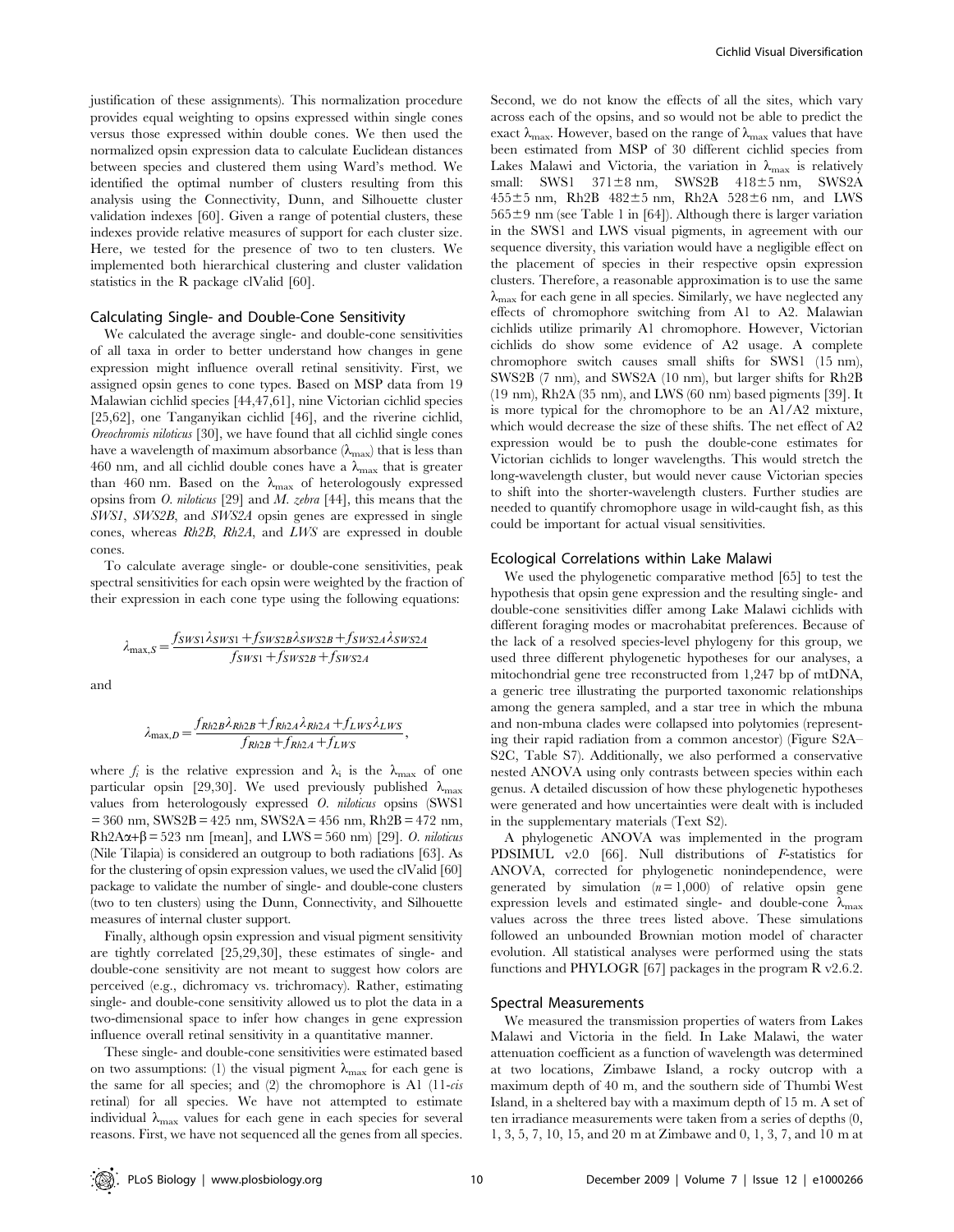Thumbi West) using Subspec, a submersible Ocean Optics (USB  $2000$ ) spectrometer fitted with a  $100-\mu m$  fiber and a cosine collector. These data were used to determine the slope (k, attenuation coefficient) and intercept (b) of a plot of  $\ln(I_d/I_0)$ versus depth  $(d)$ , where  $I_0$  is the initial, full-spectrum irradiance, and  $I_d$  is the irradiance at depth. Transmission (T) at 2 m depth was then calculated using the equation  $T=e^{(k^*d+b)}$ . Relative irradiance was then calculated by multiplying  $T$  by  $I_0$ .

Victorian water measurements were taken at Makobe Island, a relatively clear location, Python Island, a turbid location, and Luanso Island, an extremely turbid location. Transmission was measured at a depth of 2 m for all three locations, using an AvaSpec 2048 212 spectrophotometer with a 10 m fiber cable (100  $\mu$ m) and SpectraWin 4.16 software (Avantes). Measurements were taken in the shade, between 8h30 and 9h00 in the morning. Irradiance was then calculated by multiplying  $T$  by  $I_0$ . The same  $I_0$  (from Zimbawe) was used for both Malawi and Victoria to remove any daily variation and focus only on differences in water properties.

#### Calculating Relative Quantum Catch

We estimated the quantum catch  $(Q)$  that a visual pigment containing each opsin gene would have at each location in Lake Malawi and Victoria using the following equation:

$$
Q = \int I(\lambda) T_w(\lambda, d) R(\lambda) d\lambda
$$

where  $I(\lambda)$  is the incident solar irradiance at the surface (measured at Zimbawe Rock),  $T_w(\lambda, d)$  is the light transmission of the water to a depth  $(d=2 \text{ m})$ , and  $R(\lambda)$  is the photoreceptor absorption calculated using equations from Govardovskii et al. [68]. Because we were interested in the relative quantum catch each opsin gene would produce, we normalized the quantum catch for each visual pigment by the sum of the quantum catches from all visual pigments (this also removed intensity differences across geographic regions). Unpublished data suggest that ocular media are not limiting (e.g., species that express the UV opsin have UVtransmitting lenses). Therefore, the potential influence of ocular media was not included in this estimate.

#### Ecological Correlations within Lake Victoria

To estimate the relative quantum catch that an SWS2B-based visual pigment would have at the location each taxon in Lake Victoria was collected, we first used Secchi disk readings (Table S4) to divide them into clear  $(>150 \text{ cm})$  or turbid locations  $(<150$  cm). Because we did not have measurements of the light environment from all locations, we used the attenuation coefficient from Makobe to represent clear water and from Python to represent turbid water. The mean depth each taxon inhabits at the location where it was collected was used to calculate the transmission and relative irradiance. We then calculated the relative quantum catch that an SWS2B-based visual pigment would have in this light environment using the equation described above.

To test whether SWS2B expression was correlated with visual pigment quantum catch (Table S4), we used Felsenstein's independent contrasts method [65] as implemented in the PDAP v1.08 [69] module of Mesquite v1.11 [70]. Because of the rapid nature of the Victorian radiation  $\approx$  100,000 y), we once again used a generic phylogeny for this analysis. To account for the presence of polytomies in this tree, we subtracted five degrees of freedom when calculating  $p$ -values for this analysis (Text S2).

#### Opsin Sequence Diversity

We sequenced all seven cone opsin genes plus the rod opsin from five Lake Victoria taxa using previously published methods (Table S2). Genomic DNA was isolated from fin clips and amplified using opsin-specific PCR primers [28,44,61]. PCR products were gel or column purified and sequenced using PCR and internal primers. For all sequencing, we obtained at least 2*6* coverage and  $>95\%$  of each gene's coding sequence.

Additional opsin sequences from previously published Lake Malawi and Victoria taxa were downloaded from GenBank (Table S2). Since the  $Rh2A\alpha$  and  $Rh2B$  gene sequences were missing for many of these taxa, we sequenced these genes for 18 taxa as well as any other missing or incomplete genes from genomic or cDNA stocks whenever possible (Table S2). Sequences were assembled and edited using Sequencher (v4.9, Genecodes Corp.). Consensus sequences were then aligned, and intronic regions were removed. Previously published alignments between each cichlid opsin and bovine rhodopsin were used to identify amino acid substitutions that fell in the putative transmembrane and retinal binding pocket regions [71]. Substitutions were then examined to determine whether they were between amino acids with different physical properties. These properties were nonpolar hydrophobic, polar uncharged, polar acidic, and polar basic. This approach was chosen because of previous work that suggests statistical tests of selection in opsins can be misleading [72]. To rule out the possibility that the changes we observed were due to differences in the mutation rates of different opsins, we used MEGA v4.0 [73] to calculate average pairwise  $D_s$ , and  $\pi$  statistics for each opsin.

## Supporting Information

Figure S1 Depiction of Malawian and Victorian opsin expression in a phylogenetic context.

Found at: doi:10.1371/journal.pbio.1000266.s001 (0.34 MB PDF)

Figure S2 Trees used for phylogenetically corrected statistical methods.

Found at: doi:10.1371/journal.pbio.1000266.s002 (0.03 MB PDF)

Figure S3 Synonymous substitution rates (Ds) and nucleotide diversity  $(n)$  of each opsin gene.

Found at: doi:10.1371/journal.pbio.1000266.s003 (0.04 MB PDF)

Table S1 Lake Malawi and Victoria species analyzed using real-time PCR.

Found at: doi:10.1371/journal.pbio.1000266.s004 (0.06 MB PDF)

Table S2 Accession numbers of all opsins included in this study.

Found at: doi:10.1371/journal.pbio.1000266.s005 (0.06 MB PDF)

Table S3 Summary of the phylogenetic ANOVA results. These analyses compared relative opsin expression and single- and double-cone sensitivity to foraging mode and habitat among cichlid species from Lake Malawi using three different phylogenetic hypotheses (Figure S2).

Found at: doi:10.1371/journal.pbio.1000266.s006 (0.05 MB PDF)

Table S4 Relative SWS2B-based visual pigment quantum catch, location, depth, and Secchi disc readings (cm) for Victorian taxa.

Found at: doi:10.1371/journal.pbio.1000266.s007 (0.01 MB PDF)

Table S5 Summary of amino acid variation in cichlid opsin genes from Lakes Malawi and Victoria.

Found at: doi:10.1371/journal.pbio.1000266.s008 (0.05 MB PDF)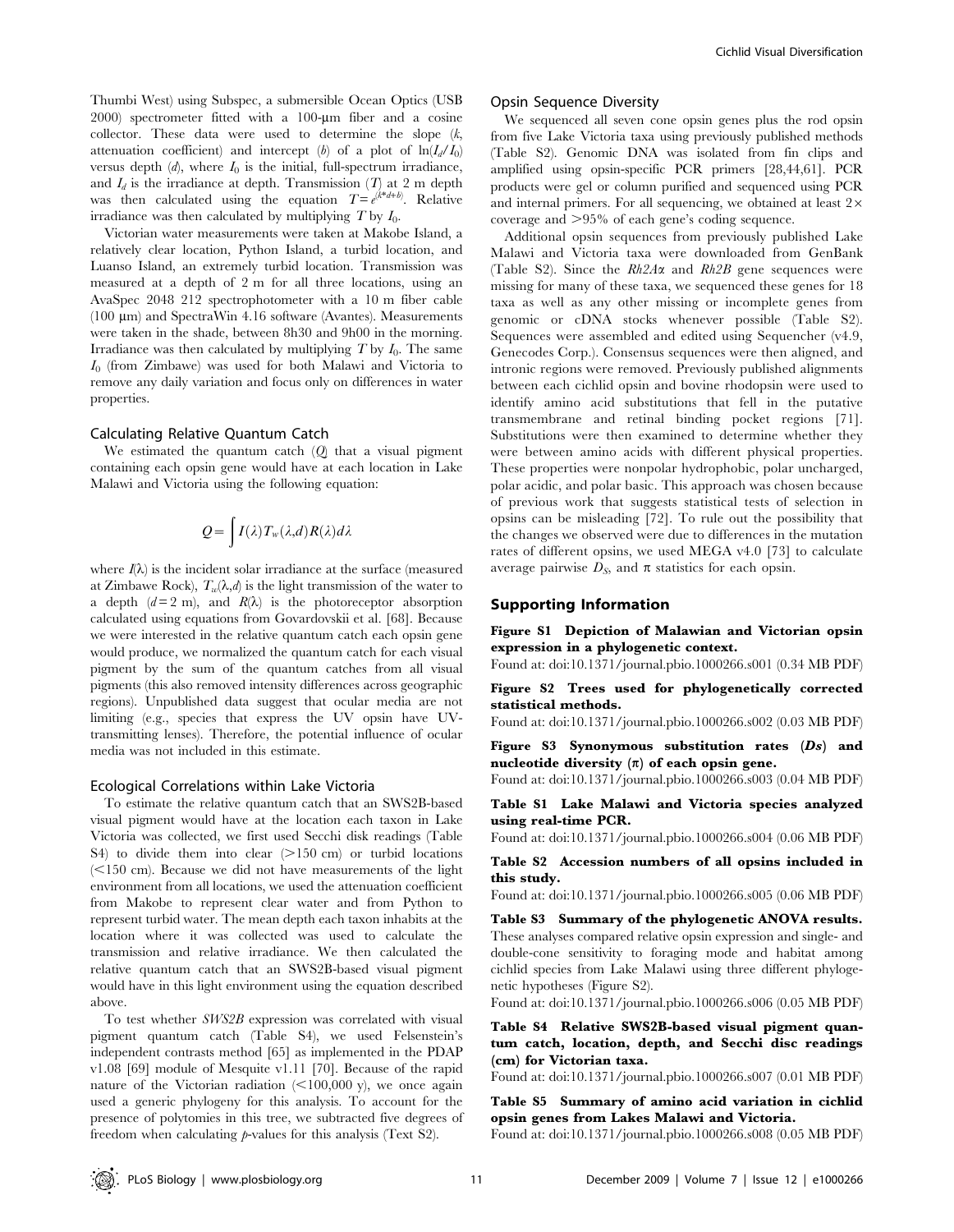## Table S6 Substitutions between amino acids with different physical properties that were located in the transmembrane region.

Found at: doi:10.1371/journal.pbio.1000266.s009 (0.06 MB PDF)

Table S7 Accession numbers for mtDNA sequences used to generate phylogenies for the comparative methods in this study.

Found at: doi:10.1371/journal.pbio.1000266.s010 (0.01 MB PDF)

Table S8 Cluster validation statistics for the opsin expression and the single- and double-cone sensitivity clusters.

Found at: doi:10.1371/journal.pbio.1000266.s011 (0.01 MB PDF)

Text S1 Variation at known spectral tuning sites. Found at: doi:10.1371/journal.pbio.1000266.s012 (0.02 MB PDF)

## Text S2 Discussion and detailed description of the phylogenetic and comparative methods used in this study.

Found at: doi:10.1371/journal.pbio.1000266.s013 (0.02 MB PDF)

#### References

- 1. Darwin C (1859) On the origin of species. London (United Kingdom): J Murray. 502 p.
- 2. Schluter D (2000) The ecology of adaptive radiation. Oxford (United Kingdom): Oxford University Press. 296 p.
- 3. Coyne JA, Orr HA (2004) Speciation. Sunderland MA: Sinauer Associates. 545 p. 4. Gavrilets S (2004) Fitness landscapes and the origin of species. Princeton (New
- Jersey): Princeton University Press. 476 p. 5. Price T (2007) Speciation in birds. Greenwood Village (Colorado): Roberts &
- Co. 480 p. 6. King MC, Wilson AC (1975) Evolution at two levels in humans and chimpanzees. Science 188: 107–116.
- 7. Shapiro MD, Marks ME, Peichel CL, Blackman BK, Nereng KS, et al. (2004) Genetic and developmental basis of evolutionary pelvic reduction in threespine sticklebacks. Nature 428: 717–723.
- 8. Löhr U, Pick L (2005) Cofactor-interaction motifs and the cooption of a homeotic hox protein into the segmentation pathway of Drosophila melanogaster. Curr Biol 15: 643–649.
- 9. Prud'homme B, Gompel N, Rokas A, Kassner VA, Williams TM, et al. (2006) Repeated morphological evolution through cis-regulatory changes in a pleiotropic gene. Nature 440: 1050–1053.
- 10. Carroll SB (2008) Evo-devo and an expanding evolutionary synthesis: a genetic theory of morphological evolution. Cell 134: 25–36.
- 11. Jessen TH, Weber RE, Fermi G, Tame J, Braunitzer G (1991) Adaptation of bird hemoglobins to high altitudes: demonstration of molecular mechanism by protein engineering. Proc Natl Acad Sci U S A 88: 6519–6522.
- 12. Yokoyama S, Zhang H, Radlwimmer FB, Blow NS (1999) Adaptive evolution of color vision of the Comoran coelacanth (Latimeria chalumnae). Proc Natl Acad Sci U S A 96: 6279–6284.
- 13. Hoekstra HE, Hirschmann RJ, Bundey RA, Insel PA, Crossland JP (2006) A single amino acid mutation contributes to adaptive beach mouse color pattern. Science 313: 101–104.
- 14. Hoekstra HE, Coyne JA (2007) The locus of evolution: evo devo and the genetics of adaptation. Evolution 61: 995–1016.
- 15. Wray GA (2007) The evolutionary significance of cis-regulatory mutations. Nat Rev Gene 8: 206–216.
- 16. Oakley T (2007) Today's multiple choice exam: (a) gene duplication; (b) structural mutation; (c) co-option; (d) regulatory mutation; (e) all of the above. Evol Dev 9: 523–524.
- 17. Stern DL, Orgogozo V (2008) The loci of evolution: how predictable is genetic evolution? Evolution 62: 2155–2177.
- 18. Bowmaker JK (1995) The visual pigments of fish. Prog Retin Eye Res 15: 1–31.
- 19. Yokoyama S, Yokoyama R (1996) Adaptive evolution of photoreceptors and visual pigments in vertebrates. Annu Rev Ecol Syst 27: 543–567. 20. Wald G (1968) The molecular basis of visual excitation. Nature 219: 800–
- 807.
- 21. Hunt D, Dulai K, Partridge J, Cottrill P, Bowmaker J (2001) The molecular basis for spectral tuning of rod visual pigments in deep-sea fish. J Exp Biol 204: 3333–3344.
- 22. Sugawara T, Terai Y, Imai H, Turner GF, Koblmüller S, et al. (2005) Parallelism of amino acid changes at the RH1 affecting spectral sensitivity among deep-water cichlids from Lakes Tanganyika and Malawi. Proc Natl Acad Sci U S A 102: 5448–5453.
- 23. Terai Y, Mayer WE, Klein J, Tichy H, Okada N (2002) The effect of selection on a long wavelength-sensitive (LWS) opsin gene of Lake Victoria cichlid fishes. Proc Natl Acad Sci U S A 99: 15501-15506.

#### Acknowledgments

We would like to thank Thomas Kocher, Reade Roberts, Aimee Howe, Pat Danley, Darrin Hulsey, Todd Streelman, and Richard Zatha for help in collecting Malawian samples, and Mhoja Kayeba, Mohamed Haluna, John Mrosso, and Martine Maan for help in collecting Victorian samples. We would also like to thank the University of Malawi, especially Aggrey Ambali, Lawrence Malekano, and the Tanzania Fisheries Research Institute, especially Professor Philip Bwathondi and Egid F Katunzi. The cichlid lab group at the University of Maryland provided valuable comments.

## Author Contributions

The author(s) have made the following declarations about their contributions: Conceived and designed the experiments: CMH KEO NJM TWC OS KLC. Performed the experiments: CMH KEO NJM OS KLC. Analyzed the data: CMH KEO NJM OS KLC. Contributed reagents/materials/analysis tools: TWC KLC. Wrote the paper: CMH KEO NJM TWC OS KLC.

- 24. Terai Y, Seehausen O, Sasaki T, Takahashi K, Mizoiri S, et al. (2006) Divergent selection on opsins drives incipient speciation in Lake Victoria cichlids. PLoS Biol 4: e433. doi:10.1371/journal.pbio.0040433.
- 25. Carleton KL, Parry JWL, Bowmaker JK, Hunt DM, Seehausen O (2005) Colour vision and speciation in Lake Victoria cichlids of the genus Pundamilia. Mol Ecol 14: 4341–4353.
- 26. Seehausen O, Terai Y, Magalhaes IS, Carleton KL, Mrosso HDJ, et al. (2008) Speciation through sensory drive in cichlid fish. Nature 455: 620–626.
- 27. Hofmann CM, Carleton KL (2009) Gene duplication and differential gene expression play an important role in the diversification of visual pigments in fish. J Int Comp Biol 49: 630–643.
- 28. Carleton KL, Kocher TD (2001) Cone opsin genes of African cichlid fishes: tuning spectral sensitivity by differential gene expression. Mol Biol Evol 18: 1540–1550.
- 29. Spady TC, Parry JWL, Robinson PR, Hunt DM, Bowmaker JK, et al. (2006) Evolution of the cichlid visual palette through ontogenetic subfunctionalization
- of the opsin gene arrays. Mol Biol Evol 23: 1538–1547. 30. Carleton KL, Spady TC, Streelman JT, Kidd MR, McFarland WN, et al. (2008) Visual sensitivities tuned by heterochronic shifts in opsin gene expression. BMC Biol 6: 22.
- 31. Shand J, Davies WL, Thomas N, Balmer L, Cowing JA, et al. (2008) The influence of ontogeny and light environment on the expression of visual pigment opsins in the retina of the black bream, Acanthopagrus butcheri. J Exp Biol 211: 1495–1503.
- 32. Fryer G, Iles TD (1972) The cichlid fishes of the Great Lakes of Africa: their biology and evolution. Edinburgh (United Kingdom): Oliver and Boyd. 641 p.
- 33. Greenwood PH (1974) Cichlid fishes of Lake Victoria, East Africa: the biology and evolution of a species flock. Bull Br Mus Nat Hist Zool Suppl 6: 1–134.
- 34. Streelman JT, Danley PD (2003) The stages of vertebrate evolutionary radiation. Trends Ecol Evol 18: 126–131.
- 35. Kocher TD (2004) Adaptive evolution and explosive speciation: the cichlid fish model. Nat Rev Gen 5: 288–298.
- 36. Seehausen O (2006) African cichlid fish: a model system in adaptive radiation research. Proc Biol Sci 273: 1987–1998.
- 37. Meyer A, Kocher TD, Basasibwaki P, CWilson A (1990) Monophyletic origin of Lake Victoria cichlid fishes suggested by mitochondrial DNA sequences. Nature 347: 550–553.
- 38. Genner MJ, Seehausen O, Lunt DH, Joyce DA, Shaw PW, et al. (2007) Age of cichlids: new dates for ancient lake fish radiations. Mol Biol Evol 24: 1269–1282.
- 39. Carleton KL, Spady TC, Kocher TD (2006) Visual communication in East African cichlid fishes: diversity in a phylogenetic context. In: Ladich F, Collin SP, Moller P, Kapoor BG, eds (2006) Communication in fishes. Enfield (New Hampshire): Science Publishers. pp 485–515.
- 40. Muntz WRA (1976) Visual pigments of cichlid fishes from Malawi. Vision Res 16: 897–903.
- 41. Seehausen O, van Alphen JJM, Witte F (1997) Cichlid fish diversity threatened by eutrophication that curbs sexual selection. Science 277: 1808–1811.
- 42. Sugawara T, Terai Y, Okada N (2002) Natural selection of the rhodopsin gene during the adaptive radiation of East African Great Lakes cichlid fishes. Mol Biol Evol 19: 1807–1811.
- 43. Spady TC, Seehausen O, Loew ER, Jordan RC, Kocher TD, et al. (2005) Adaptive molecular evolution in the opsin genes of rapidly speciating cichlid species. Mol Biol Evol 22: 1412–1422.
- 44. Parry JWL, Carleton KL, Spady T, Carboo A, Hunt DM, et al. (2005) Mix and match color vision: tuning spectral sensitivity by differential opsin gene expression in Lake Malawi cichlids. Curr Biol 15: 1–6.